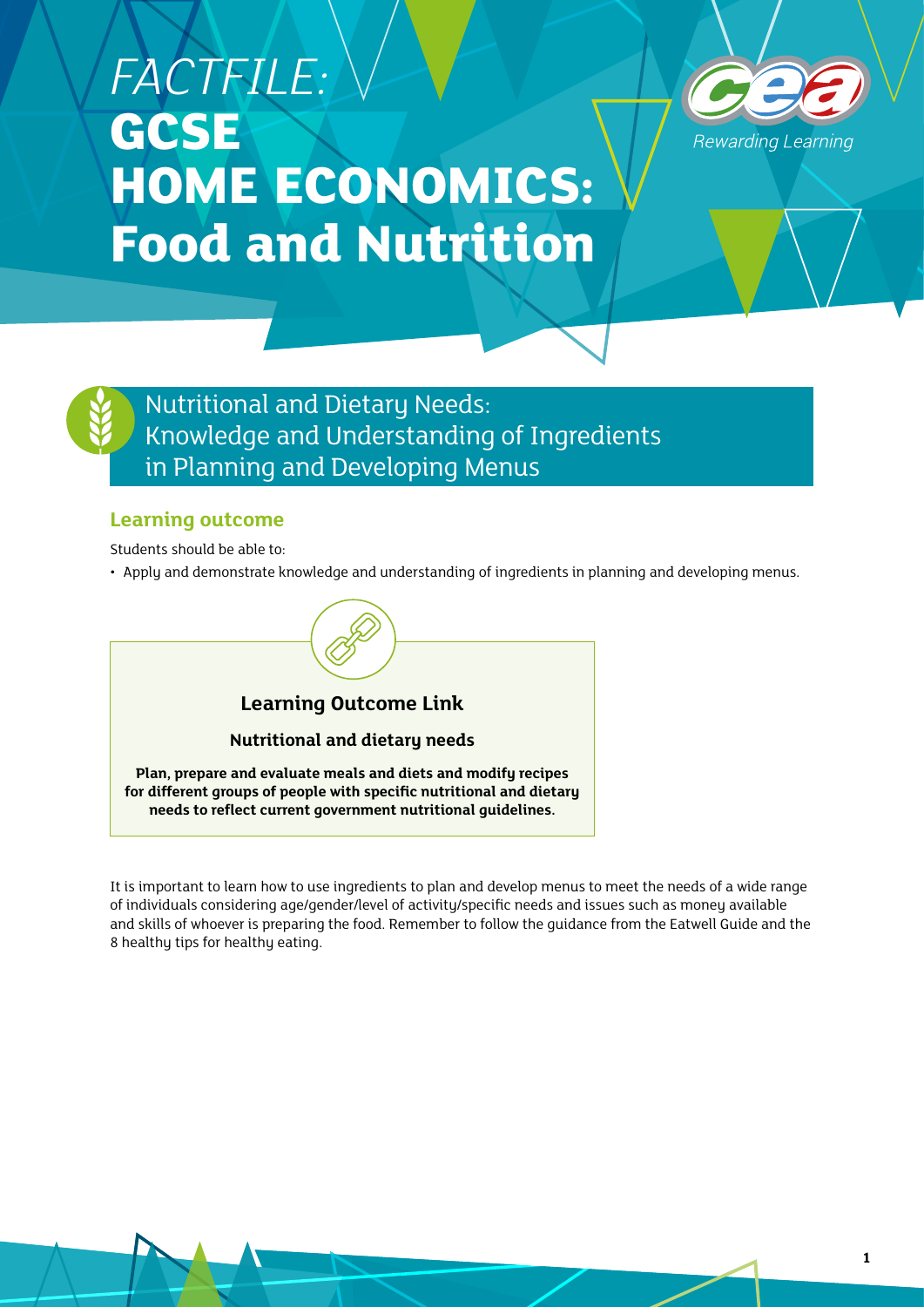#### **Activities**

List a variety of dishes that could be made using the ingredients from the five different ingredient lists. (You may need to alter the quantity).

What other ingredients might you add to each list to make your chosen meals?

How could the dishes you have planned be improved in relation to increasing the amount of **fibre** it contains? Justify your reasons.

How could you make each dish healthier: **lower in fat** and **lower in salt**. Justify your reasons.

Plan a meal to meet the dietary needs of a young female with **osteoporosis**. List the ingredients and give reasons for your choice.

Plan a meal to meet the dietary needs of a male (45) with **cardiovascular disease** List the ingredients and give reasons for your choice.

Plan a meal to meet the nutritional needs of an **adolescent** who plays football. Justify your reasons for choice.

List four examples of common **left over food items**. Plan a dish using these ingredients. You may wish to add other ingredients to your list.



#### **Learning Outcome Link**

#### **Resource Management**

**Describe a range of strategies to reduce food waste.**